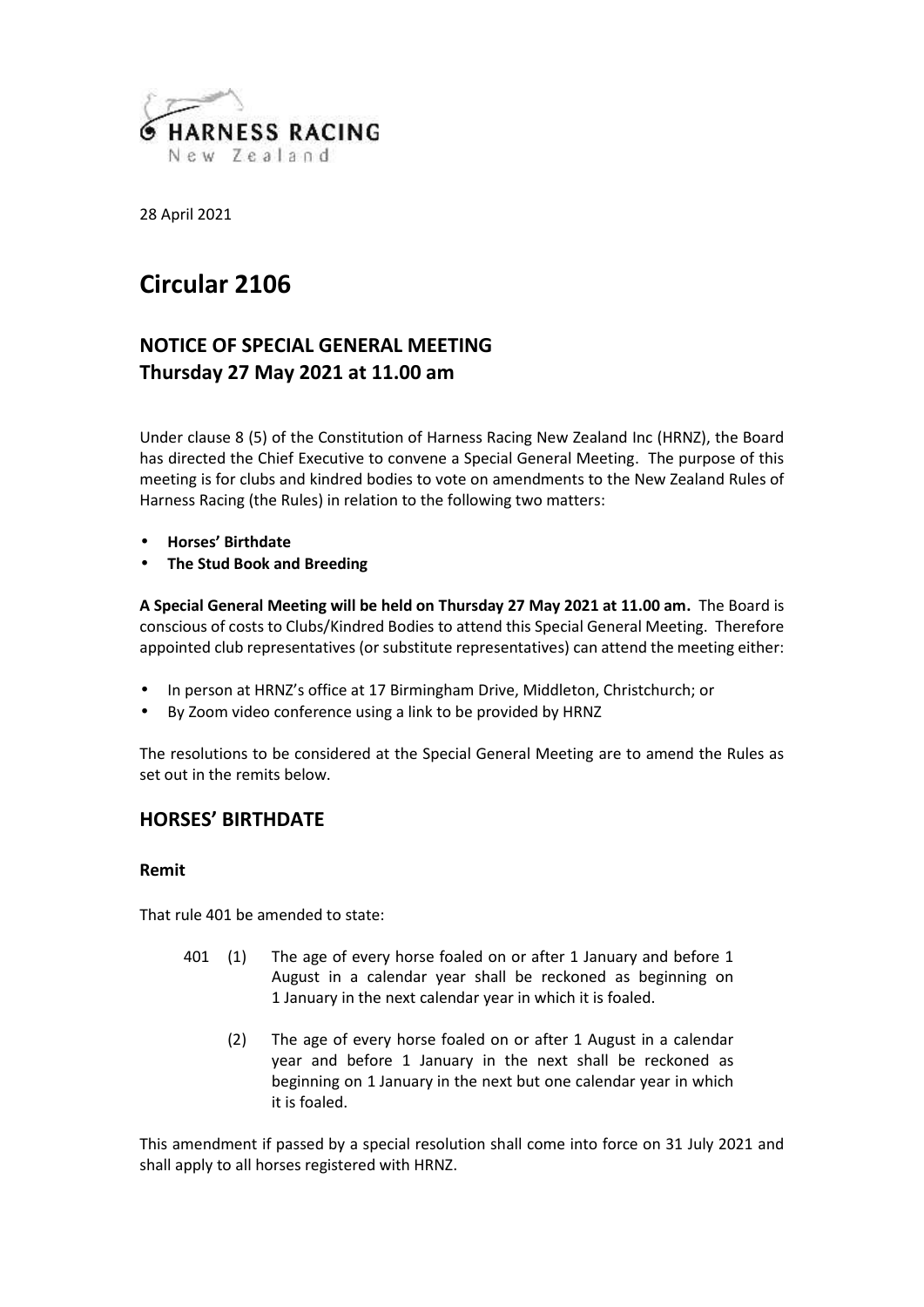# **Explanation**

HRNZ believes that changing the horses' birthdate to align with other harness racing jurisdictions is a positive move for the sport. It is a decision that will be well received by our participants based on the continual feedback we are receiving.

Harness Racing Australia changed the birthdate of their standardbred horses to be January 1 in the next but one calendar year in which it was foaled, two years ago. This was done because it would:

- Ensure more horses raced as 2YO's due to the scientific evidence that they have a longer racing career if they do so
- Improve animal welfare by changing the major races to later in the calendar year therefore horses are older and stronger. Horses also better educated by then
- Improve wagering on key races as they would have fuller fields

The impacts of the Australian change to January  $1<sup>st</sup>$  were:

- A longer breeding season as mares are still being bred early January
- For the first time in 12 years an increase in the number of horses being bred
- Fuller fields in the major races
- A significant increase of wagering on the Vic Bred and Breeders Crown races
- An increase in fillies racing
- An increase in 2YO racing

The main issue Australia had was the budget impact of the one-off season of 18 months when the change happened. There has been universal support for the change in Australia across all states now that they have seen the benefits.

The impact of the Australian change on New Zealand horses has been:

- Horses that would turn a year older on August  $1^{st}$  e.g. 2YO to a 3YO could still go to Australia and race as a 2YO over there until the end of December
- Owners were sending their horses over to Australia for these age group races and then they were unlikely to return to New Zealand racing therefore depleting our numbers
- A higher market for our age group horses for the Australian market.

The benefits of New Zealand moving to January 1<sup>st</sup> birthdate are:

- We would align with the Australian horse birthdate and other harness jurisdictions around the world
- Our breeding season could extend, promoting value for local stallions since most shuttle stallions would have left
- There could be an increase in breeding numbers
- Stronger 2YO racing from an animal welfare point of view
- Fuller age group racing towards the end of the calendar year
- Improved wagering on age group events
- Help keep our horse population in New Zealand

The impacts of New Zealand moving to January 1 birthdate are:

- An initial one-off extension to the current season to make it 6 months longer
- ) All horses that would have become a year older on  $1<sup>st</sup>$  August 2021 will now become a year older on 1<sup>st</sup> January 2022
- No impact on budget as racing season and funding stay the same
- A complete revamp of our programme of Group racing including but not limited to the Sires Stakes races and Harness Jewels.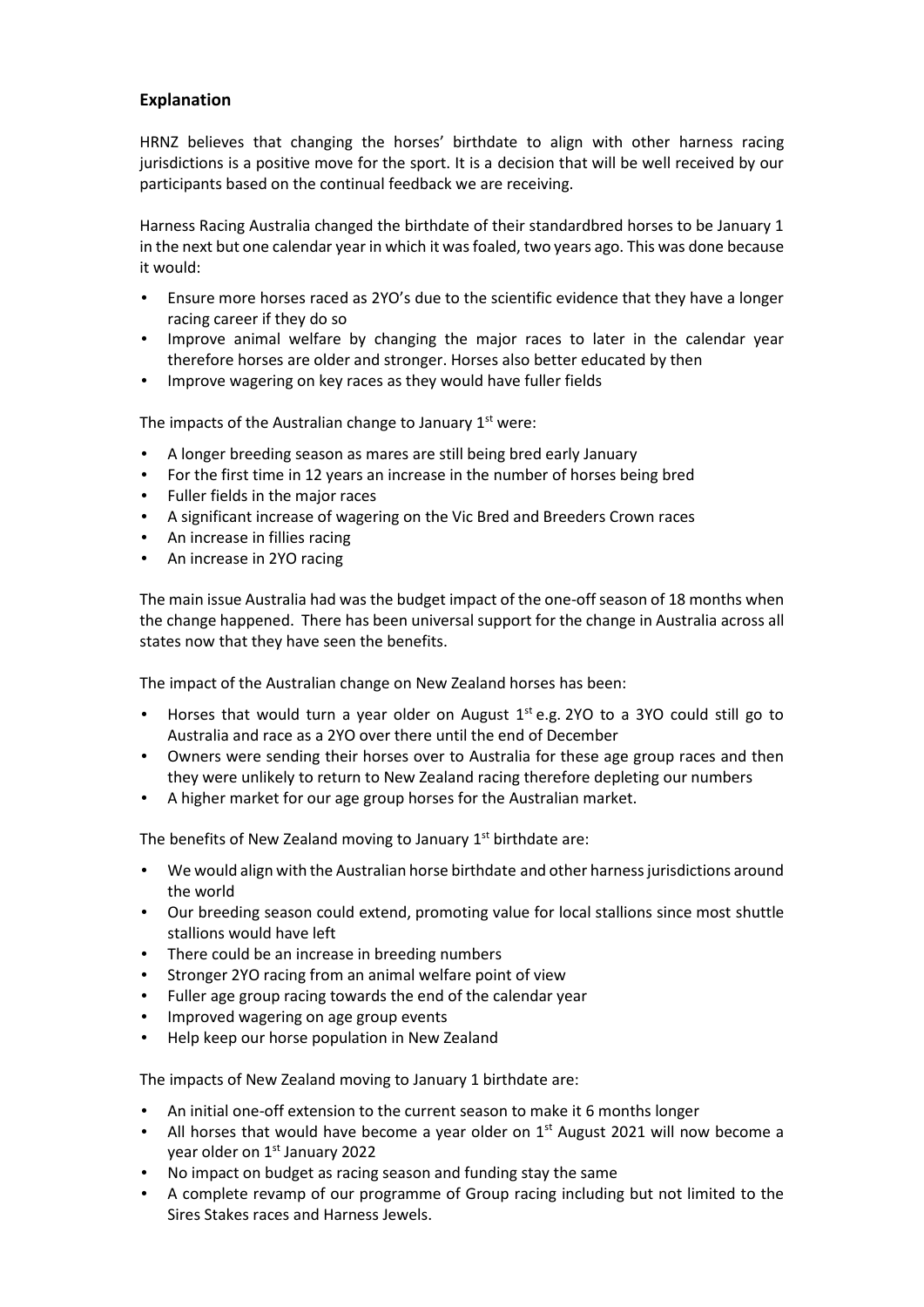In reviewing the change of birthdate for the horse, the rules have been designed to ensure horses born in the same breeding season turn a year older on the same day. So, for example, if you had an early January foal it would age on the same day as a December foal.

# **Example:**

| Date horse born | Date horse becomes 1YO | <b>Racing season</b>     |
|-----------------|------------------------|--------------------------|
|                 |                        |                          |
| January 2020    | January 2021           | Previous breeding season |
| November 2020   | January 2022           | Same breeding season     |
| January 2021    | January 2022           | Same breeding season     |
| November 2021   | January 2023           | Next breeding season     |

# **THE STUD BOOK AND BREEDING**

# **Remit**

These amendments if passed by a special resolution shall come into force on 1 August 2021.

Amend rule 105 by deleting the definition for STUDMASTER and replacing with a definition for STUD MANAGER that states:

> STUD MANAGER means the person having in their care a stallion or mare registered, or required to be registered, under the Rules or the Breeding Regulations for the purpose of breeding standardbred horses.

Amend the rules by deleting rules 1601 to 1617 and replacing them with the following rules 1601 to 1625 whereby Part XVI states:

PART XVI - THE NEW ZEALAND HARNESS RACING STUD BOOK AND BREEDING INTERPRETATION

1601 In these rules and any regulations made under these rules, unless the context otherwise requires:

**artificial breeding** means all non-natural service activities and associated techniques undertaken with the objective of creating a foetus to be taken from its embryonic state to a live foal and includes:

- a. artificial insemination;
- b. embryo transfer;
- c. the harvesting of eggs from a mare for storage and use at a later date;
- d. in vitro fertilization;
- e. any process by which an egg is fertilised outside the body of the mare and:
	- (i) the fertilised egg is then implanted in the same or another mare's uterus; or
	- (ii) the fertilised egg or eggs are stored;
- f. the harvesting and storage of an embryo or embryos;
- g. the collection and storage of semen for use at a later date; and
- h. the placement of an embryo in a mare, whenever harvested.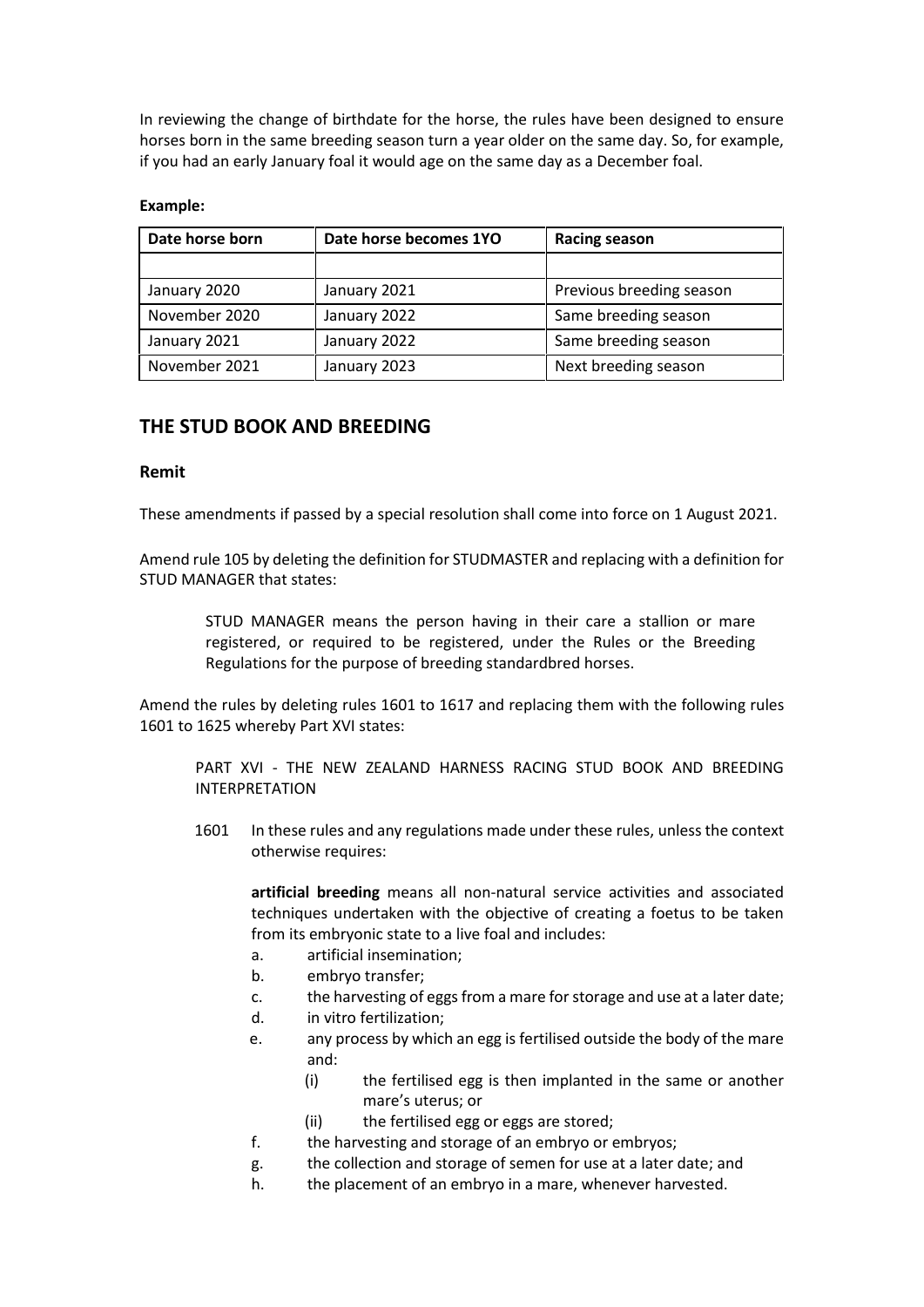**artificial insemination** means insemination of a mare with fresh, chilled, or frozen semen with the objective that the mare carries the foetus to full term.

**breeding technician** means a person holding a Breeding Technician Certificate issued under the Breeding Regulations.

**Chief Executive** means Chief Executive of HRNZ or other person authorised to act on the Chief Executive's behalf.

**embryo transfer** means insemination of a mare with fresh semen, chilled semen, or frozen semen with the objective that the resulting embryo is collected and then placed in a surrogate mare which carries, or it is intended to carry, the foetus to full term.

**mare** includes a filly.

**season** means the period from 1 August in a year to 31 July in the following year.

**stud book** means the genealogical record of a horse recorded by HRNZ at the time of registration.

**veterinarian** means a veterinary surgeon registered with the Veterinary Council of New Zealand holding a current certificate to practice.

## STUD BOOK

- 1602 (1) The Board has the responsibility for the control, compilation, and publication of the New Zealand Harness Racing Stud Book (the Stud Book).
	- (2) The Stud Book may be compiled and maintained in such form as the Board directs.
- 1603 (1) A horse qualifies as a standardbred if:
	- (a) The horse is a registered standardbred with HRNZ, the United States Trotting Association, Standardbred Canada, the Australian Stud Book, the Stud Books of Norway, Finland, Sweden, France, Italy, Belgium, Denmark, Holland, Germany, Argentina, Malta, Switzerland, Ireland or the United Kingdom or the Stud Books of other countries if the Board is satisfied their records and/or qualifications meet the standards of the Stud Book.
	- (b) It is the progeny of a stallion and a mare that qualifies as a standardbred under sub-rule (1)(a) and is eligible under these rules (including any regulations made under these rules) to be registered as a standardbred or to the Stud Book.
	- (c) It is the progeny of a stallion and a mare both of which are included or were eligible under the rules existing at the time of foaling or are eligible under these rules to be admitted to the Stud Book.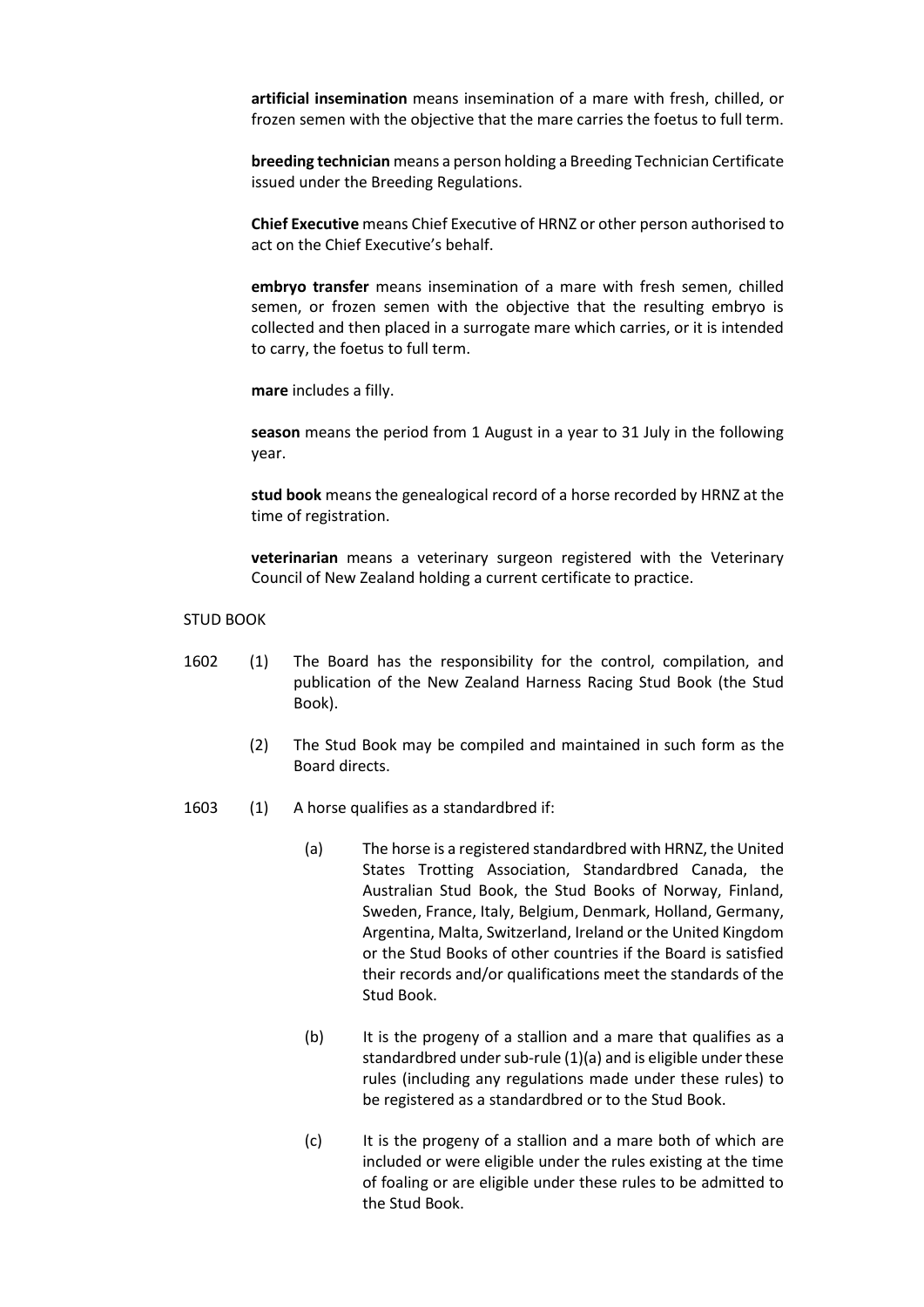- 1604 (1) A horse is eligible to be admitted to in the Stud Book only if it:
	- (a) is registered under these rules;
	- (b) qualifies as a standardbred under rule 1603; or
	- (c) is approved for admission by the Board.
- 1605 An extended pedigree of each standardbred stallion or mare imported into New Zealand shall be entered in the Stud Book after the registration of the stallion or mare under the Rules. The owner of the stallion or mare must, at the time of registration, pay to HRNZ the entry fee set from time to time by the Board.

#### **STALLIONS**

1606 The Chief Executive shall maintain a Sires Registration List in which shall be recorded the name of any standardbred stallion whose registration is approved for stud duties.

#### REGISTRATION OF STALLIONS FOR STUD DUTIES

- 1607 (1) A stud manager must apply to the Chief Executive to register a stallion prior to the commencement of stud duties in a stallion's first season at stud and no later than 1 October in each following season.
	- (2) The Breeding Regulations made by the Board may make provision for application to register a stallion for stud duties, conditions on granting any application, for cancellation of registration, and any other matter considered appropriate for such applications.

# PERSONS WHO MAY UNDERTAKE ARTIFICIAL BREEDING

- 1608 (1) A veterinarian may practice all forms of artificial breeding.
	- (2) A breeding technician may practice artificial insemination if granted a Breeding Technician Certificate under the Breeding Regulations.

#### TRANSPORTATION OF SEMEN FROM A STALLION RESIDENT IN NEW ZEALAND

- 1609 (1) An owner or stud manager may apply to the Chief Executive for a Semen Transport Service Certificate to use fresh, chilled, or frozen semen transported from the premise at which it is collected for use in artificial breeding.
	- (2) The Breeding Regulations made by the Board may make provision for a Semen Transport Service Certificate application, conditions on granting any application, for cancellation of an approval, and any other matter considered appropriate for such applications.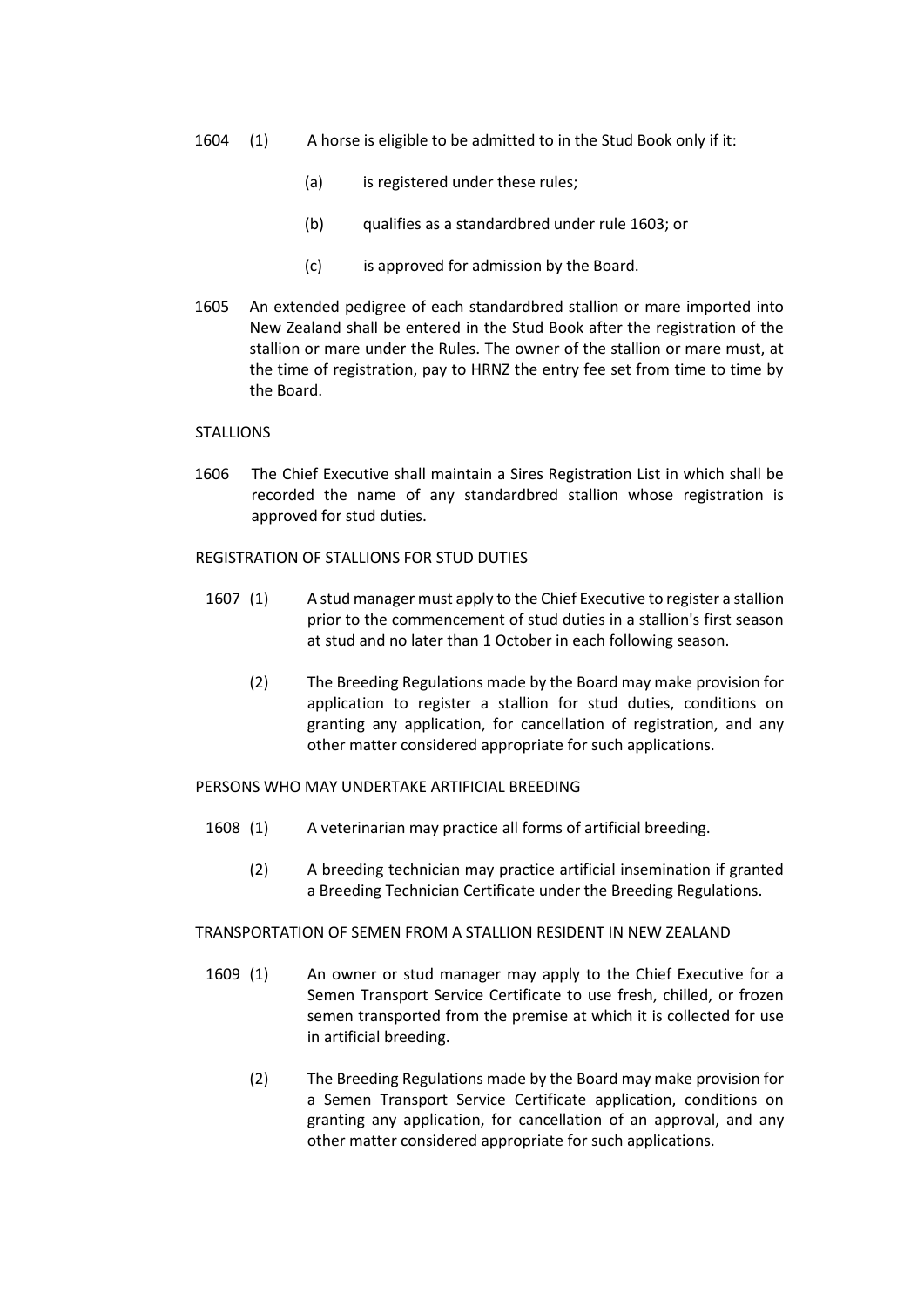# TRANSPORTATION OF SEMEN FROM A STALLION NOT RESIDENT IN NEW ZEALAND

- 1610 (1) An owner or stud manager may apply to the Chief Executive for a Semen Transport Service Certificate to use fresh, chilled, or frozen semen transported from the premise at which it is collected for use in artificial breeding.
	- (2) The Breeding Regulations made by the Board may make provision for a Semen Transport Service Certificate application, conditions on granting any application, for cancellation an approval, and any other matter considered appropriate for such applications.

#### ELIGIBILITY FOR REGISTRATION AND ADMISSION TO THE STUD BOOK

- 1611 (1) Only one horse bred from a mare in a season may be registered under the Rules and admitted to the Stud Book regardless of the age of the horse at the time of registration.
	- (2) Sub-rule (1) does not apply where as a result of natural or non artificial breeding a mare produces twins in which case both foals may be registered.
	- (3) Where more than one horse is born by any method from a mare in a season sub-rules (4) to (7) shall apply.
	- (4) When a mare gives birth to its foal in a season, that foal shall be the only foal registered for that season.
	- (5) When a mare does not give birth to its own foal in a season, one foal of the same dam born in that season may be registered.
	- (6) When a mare does not give birth to its own foal in a season, and two or more foals of the same dam born in that season none of the foals may be registered.
	- (7) Where any horse is registered in contravention of these rules the Chief Executive shall cancel the registration of the horse.
	- (8) A foal which has been conceived by artificial breeding by means other than embryo transfer, shall be the recognised progeny of the mare and donor stallion and shall be eligible for inclusion in the Stud Book provided that the requirements of these rules and Breeding Regulations relating to artificial breeding are strictly complied with.
	- (9) The receipt by the Chief Executive of a completed and signed Foaling Return shall, in the case of a living foal eligible for registration and admission to the Stud Book shall, subject to any rule or regulation to the contrary, be sufficient authority for the registration and admission to the Stud Book of the foal.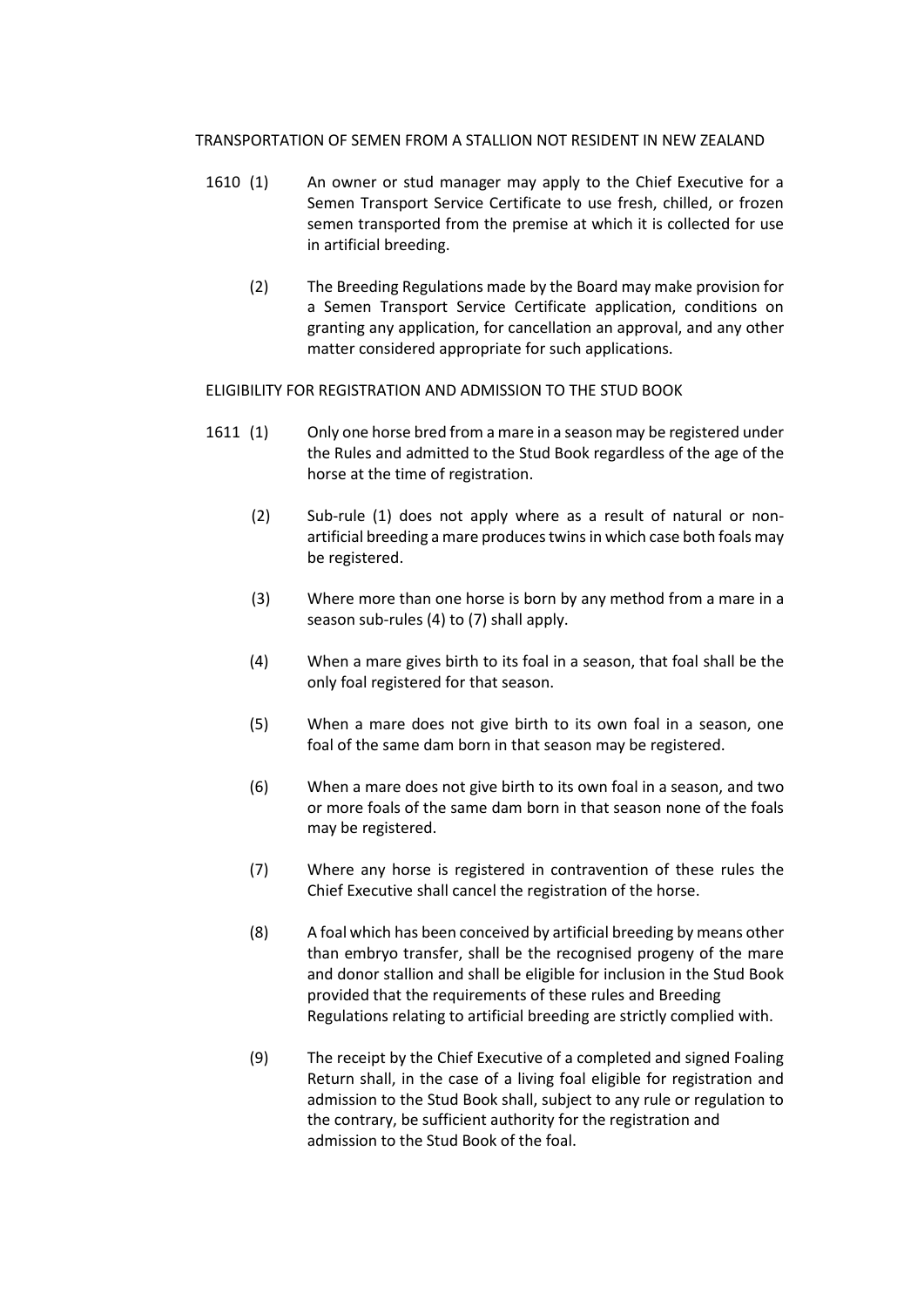# EMBRYO OR OOCYTE TRANSFER

- 1612 (1) If an oocyte or embryo of a mare (the genetic dam) is transferred to a surrogate mare (the first surrogate mare), an embryo or oocyte of the same genetic dam may not be transferred to another surrogate mare at any time the first surrogate mare is carrying the oocyte, embryo, or foetus of the genetic dam.
	- (2) A horse foaled by a mare that is not its genetic dam but transferred to her by embryo or oocyte transfer shall be eligible for registration under these rules and admitted to the Stud Book if the Breeding Regulations and the Rules are complied with.
	- (3) A foal begotten by embryo or oocyte transfer shall have recorded on its registration and in all official records the notation "E.T." after its name to indicate that it has been bred using embryo transfer techniques.
	- (4) A foal begotten by in vitro fertilisation shall have recorded on its registration and all official records the notation "IVF" after its name to indicate that it has been bred by injecting semen into an oocyte external to the mare.

# CLONES

- 1613 A horse produced by a cloning process, including any progeny of a clone or a gene editing or manipulation process, is not eligible to be registered under the Rules or to be admitted to the Stud Book.
- SEXING OF SEMEN AND EMBRYOS
- 1614 A horse produced which involves a process that pre-determines, or attempts to pre-determine, the sex of the resulting foal before the foetus is at nine weeks gestation, including the sexing of semen or embryos, is not eligible to be registered under the Rules or to be admitted to the Stud Book.

# IMPORTED EMBRYOS

1615 A horse produced involving an embryo imported into New Zealand is not eligible to be registered under the Rules or to be admitted to the Stud Book.

# FROZEN EMBRYO, FROZEN OOCYTES, AND OOCYTES FROM A DECEASED MARE

- 1616 (1) A horse produced using:
	- (a) a frozen embryo;
	- (b) frozen oocytes; or
	- (c) oocytes

from a deceased mare after its death shall not be eligible to be registered under the Rules or to be admitted to the Stud Book.

(2) Sub-rule (1) does not apply to any frozen embryo registered with HRNZ at 1 August 2021 providing the foal is born by 28 February 2024.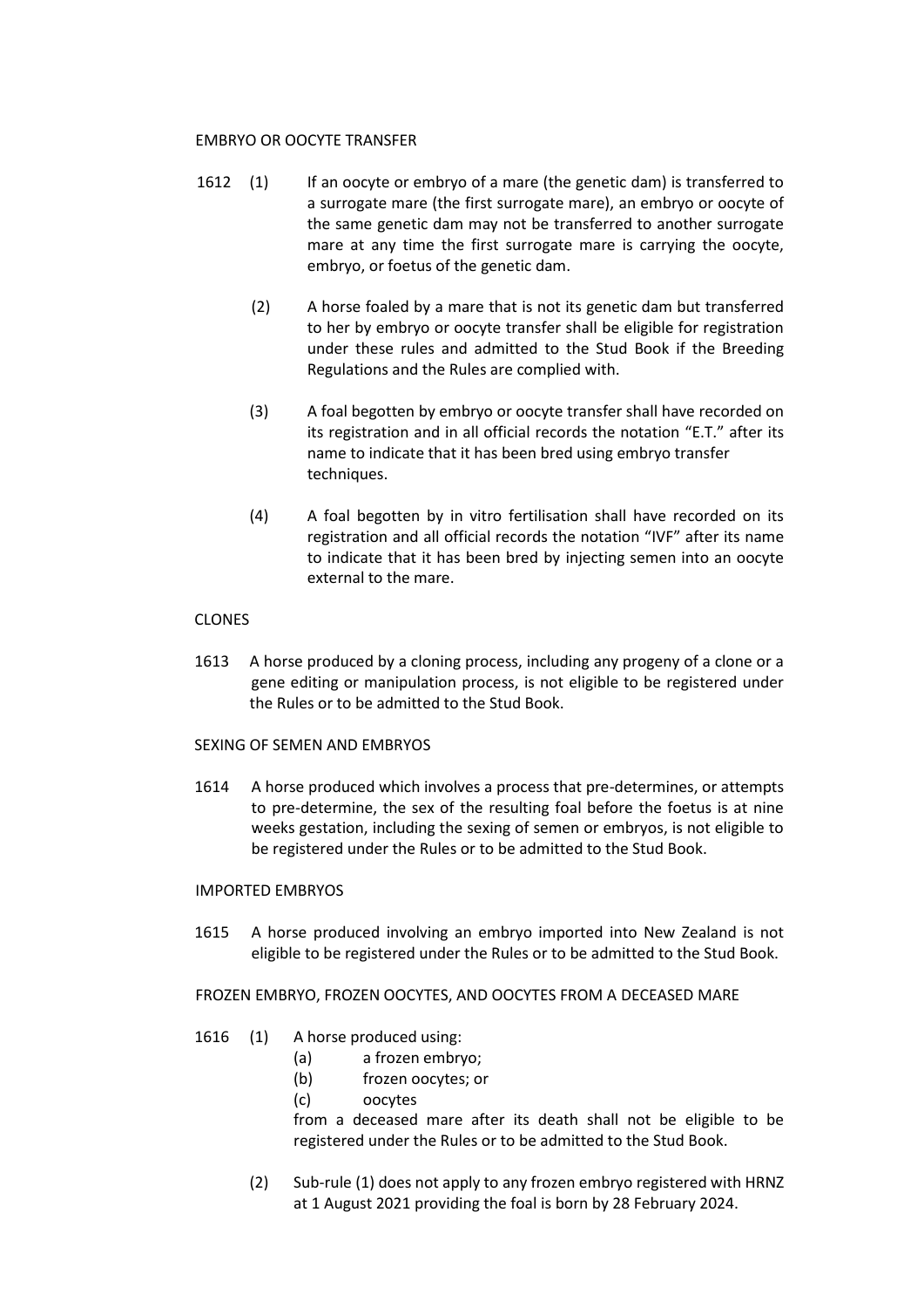#### NON-APPROVED ARTIFICIAL BREEDING

1617 A horse that results from artificial breeding without approval under the Breeding Regulations is eligible to be registered under the Rules and to be admitted into the Stud Book at the discretion of the Chief Executive unless rules 1611, 1612, 1613, 1614, 1615, or 1616 apply.

## OUTSTANDING SERVICE CERTIFICATES

1618 If any person fails to comply with the requirements relating to Service Certificates under the Breeding Regulations the Chief Executive may refuse to register the progeny of the mare under the Rules until those requirements are complied with.

## OUTSTANDING SERVICE FEE AND CHARGES

- 1619 (1) An owner of a stallion, who has complied with the requirements relation to certificates of service under the Breeding Regulations in respect of any mare, may notify the Chief Executive in writing if the owner of the mare has not paid the service fee and other charges due in respect of the mare.
	- (2) The Chief Executive may refuse to register the progeny of the mare under the Rules until the amount of such service fee and other charges is paid to HRNZ on behalf of the owner of the stallion.
	- (3) The Board shall charge a fee of 10% with a minimum fee of \$100 in settlement of any fee or charges that has been notified to the Chief Executive pursuant to this Rule whether settlement has been direct or through HRNZ.
	- (4) If an owner of a mare is in default in respect of the payment of the service fee or other charges, the amount unpaid may be declared arrears within the meaning of these rules.

#### OWNER OF FOAL

- 1620 (1) A horse produced as a result of an artificial breeding shall be the property of the owner of the donor mare at the date of foaling unless sub-rule (2) applies.
	- (2) The ownership determination in sub-rule (1) may be contracted out if there is an arrangement in writing and signed by the relevant parties, recorded in a form prescribed by the Chief Executive, and lodged with HRNZ.

#### DISQUALIFIED PERSON OFFERING A STALLION

1621 A person who is a disqualified person within the meaning of the Rules of Harness Racing, Racing or Greyhound Racing shall not offer any stallion for stud purposes.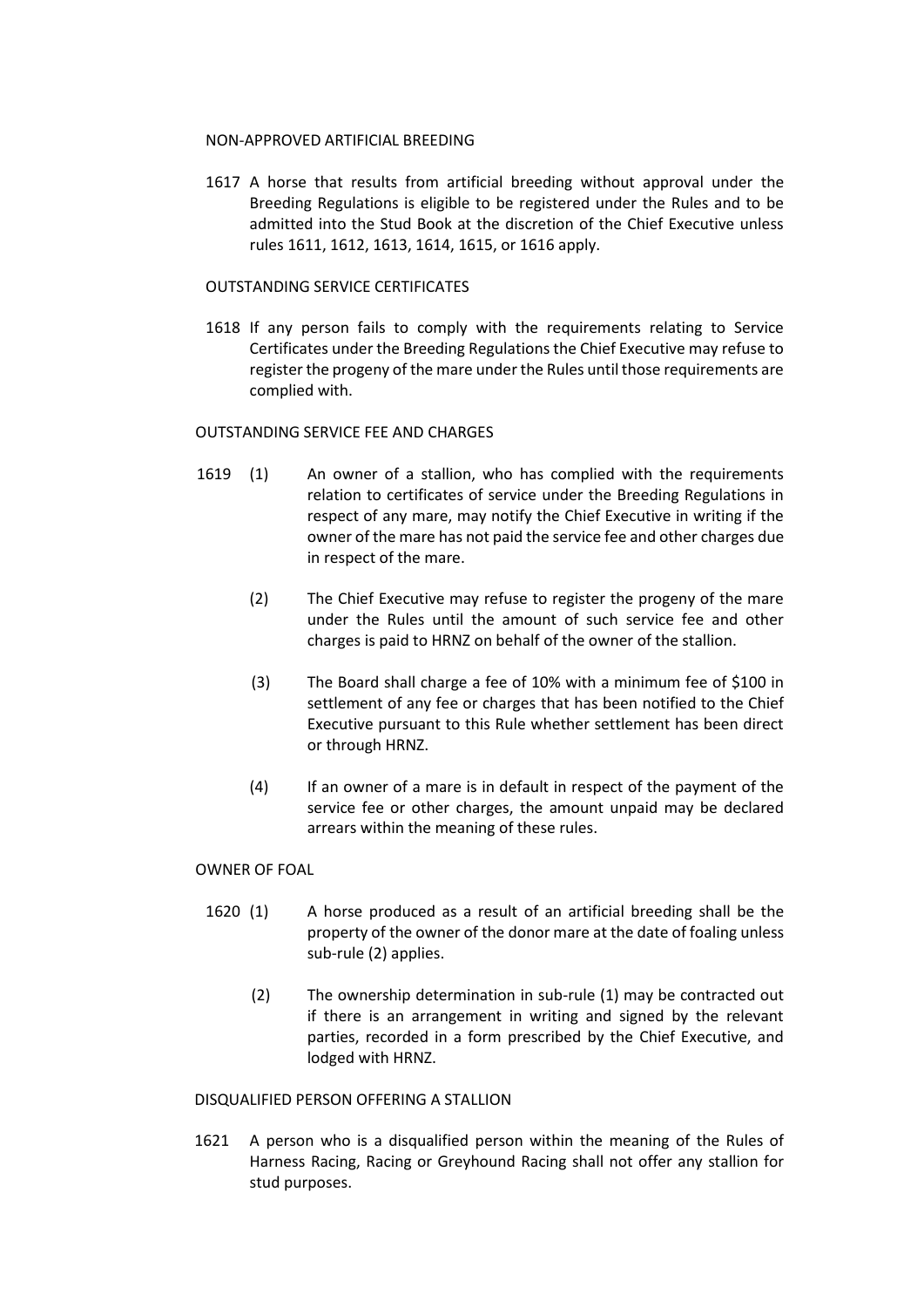## BOOKS, RECORDS, AND INSPECTION

- 1622 (1) The Chief Executive shall have the right to inspect all books and records kept by the owner and stud manager of a stallion or mare in relation to the stallion or mare. On receiving a written request from the Chief Executive such owner and stud manager must forward such books and records to the Chief Executive.
	- (2) The Chief Executive may require the owner, stud manager, or person having charge, care or control of any horse to produce for inspection any such horse and may inspect such horse.
	- (3) The owner, stud manager, or person having charge, care, or control, of any horse shall produce the horse for inspection when required.

#### REFUSAL OR CANCELLATION OF REGISTRATION AND ADMISION TO THE STUD BOOK

1623 Where any person fails to comply with the provisions of this part of the rules or the Breeding Regulations the Chief Executive may, in addition to any penalty imposed by the Judicial Committee, refuse registration of the foal and its admission to the Stud Book, or cancel such registration or admission.

# REVIEW OF DECISION OF THE CHIEF EXECUTIVE

- 1624 (1) A decision by the Chief Executive, or person authorised to act on the Chief Executive's behalf, under this part of the Rules or the Breeding Regulations is declared to be final and not subject to appeal.
	- (2) A person dissatisfied with a decision of the Chief Executive, or person authorised to act on the Chief Executive's behalf, may apply to the Board to review the decision.

#### BREEDING REGULATIONS

- 1625 (1) The Breeding Regulations made by the Board in addition to the matters already provided for, may make provision for:
	- (a) Setting of fees by the Board for an application under these rules or the Breeding Regulations.
	- (b) To genetically identify by DNA typing whether in the blood type or other means the DNA typing of stallion, mares, and foals.
	- (c) Certificates of Service and Foaling Returns.
	- (d) When frozen semen may be used after a stallion has died.
	- (e) Requirements which must be complied with in respect to artificial breeding, including the procedures by which such process are to be undertaken.
	- (f) Such other matters as the Board thinks fit with respect to horses' eligibility for registration under these Rules.